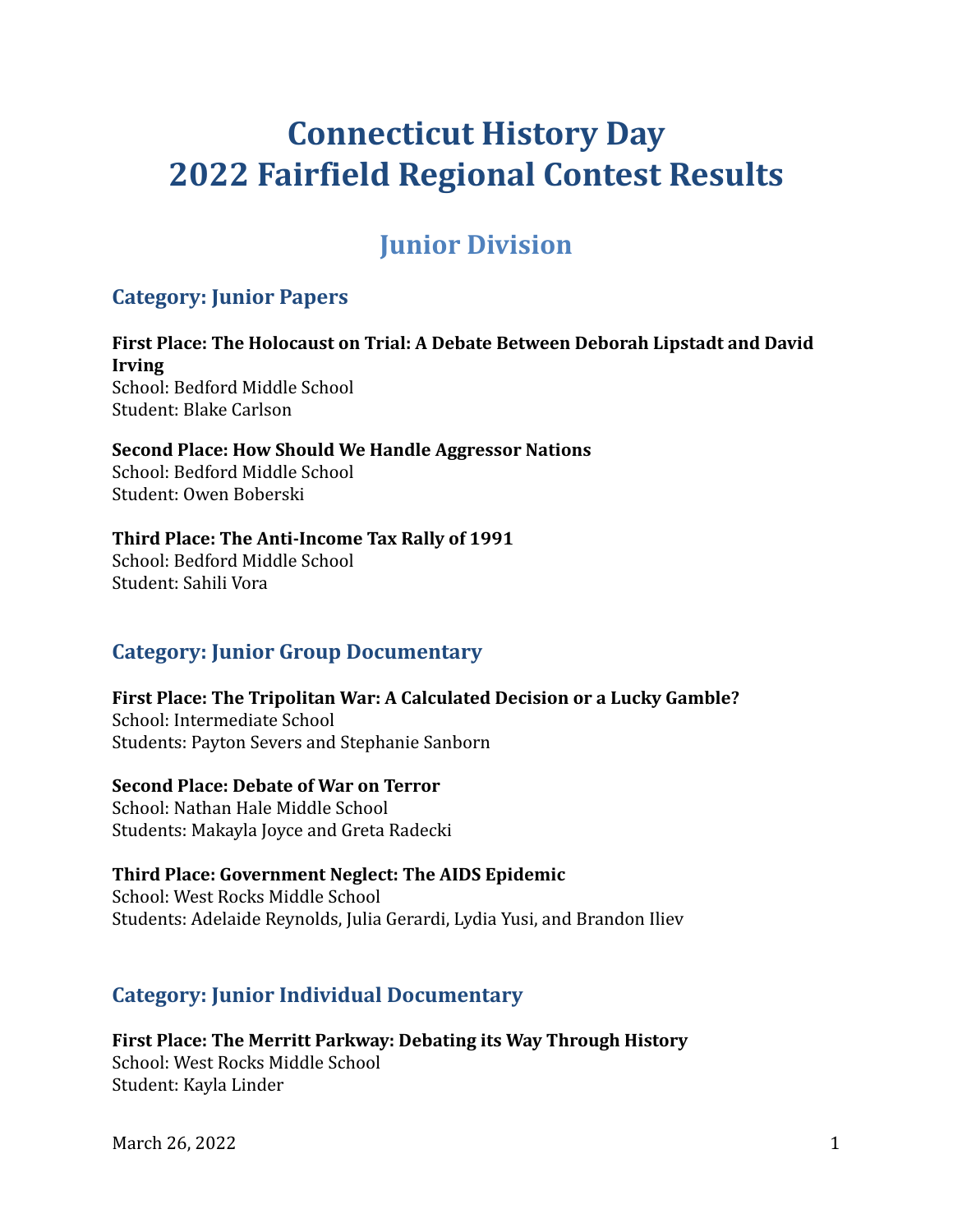#### **Second Place: World Peace is One Flight Away: How the Creation of the Peace Corps Changed the World**

School: West Rocks Middle School Student: Isabella Kibbey

### **Third Place: The Olympic Dream**

School: Scotts Ridge Middle School Student: Jadyn Castagna

### **Category: Junior Group Exhibit**

#### **First Place: A One-Sided Debate: The Treaty of Dancing Rabbit Creek and how the Choctaw Nation was Manipulated into Diplomacy**

School: Bedford Middle School Students: Zara Saliba, Uma Choudhury, and Jonathan Dobinsmith

#### **Second Place: The Cuban Missile Crisis: The Diplomatic Dilemma**

School: Nathan Hale Middle School Students: Anna Kvashchuk, Olivia Papadopoulos, Marianne Joy Montenegro, and Daniel Guo

#### **Third Place: Engel v. Vitale: Redefining Religion in our Schools**

School: Nathan Hale Middle School Students: Xavier Myles, Ian Mills, Steve Charles, Roy Roc, and Emi Anderson

### **Category: Junior Individual Exhibit**

#### **First Place: The Greensboro Sit-In: Many Faces of Diplomacy** School: Bedford Middle School

Student: Mulsy Mani Sundararajan

### **Second Place: Conflict in the Cabinet: The Debate on Joining the French Revolution**

School: West Rocks Middle School Student: Michael Wu

#### **Third Place: Population Control Or Personal Choice?**

School: Scotts Ridge Middle School Student: Vishal Basker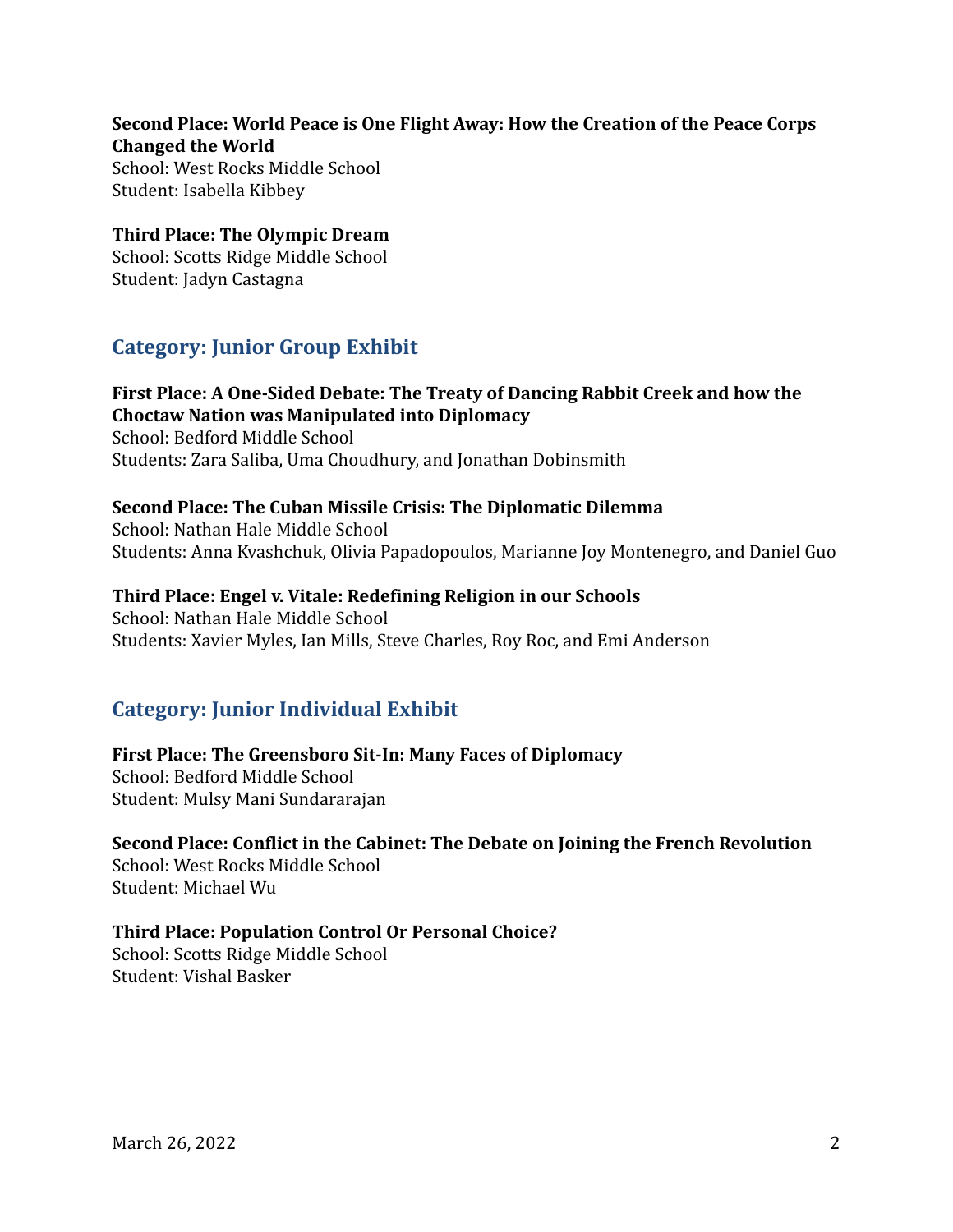### **Category: Junior Group Performance**

#### **First Place: The Bombing of Pearl Harbor**

School: Columbus Magnet School Students: Gianna Britell and Ainsley Wikander

#### **Second Place: The Story of Clare Boothe Luce: A Musical Comedy**

School: Intermediate School Students: Valeryia Adamenia, Ava Tadduni, and Riley Prescott

### **Third Place: The Document that Changed America**

School: Ponus Ridge Middle School Students: Alinson Morales, Kimberly Garica, Nataly Garcia-Aguilar, and Jasmin Diaz

### **Category: Junior Individual Performance**

#### **First Place: Prohibition Era in Connecticut**

School: Coleytown Middle School Student: Joey Vazquez

### **Category: Junior Group Website**

#### **First Place: World War Two: The Debate Over the Bombings of Hiroshima and Nagasaki**

School: Coleytown Middle School Students: Owen Wood, Lukas Senatore, Ayush Rudra, and Adan Wang

#### **Second Place: Surrender of the Japanese Empire**

School: Bedford Middle School Students: Alex Cahaly, John Mello, and Samson Viner

#### **Third Place: Violence Against Women Act**

School: Coleytown Middle School Students: Leo Roach and Soleil Dennebaum

### **Category: Junior Individual Website**

#### **First Place: The Panama Canal: 99 Years of Diplomacy**

School: Scotts Ridge Middle School Student: Madeline McCartan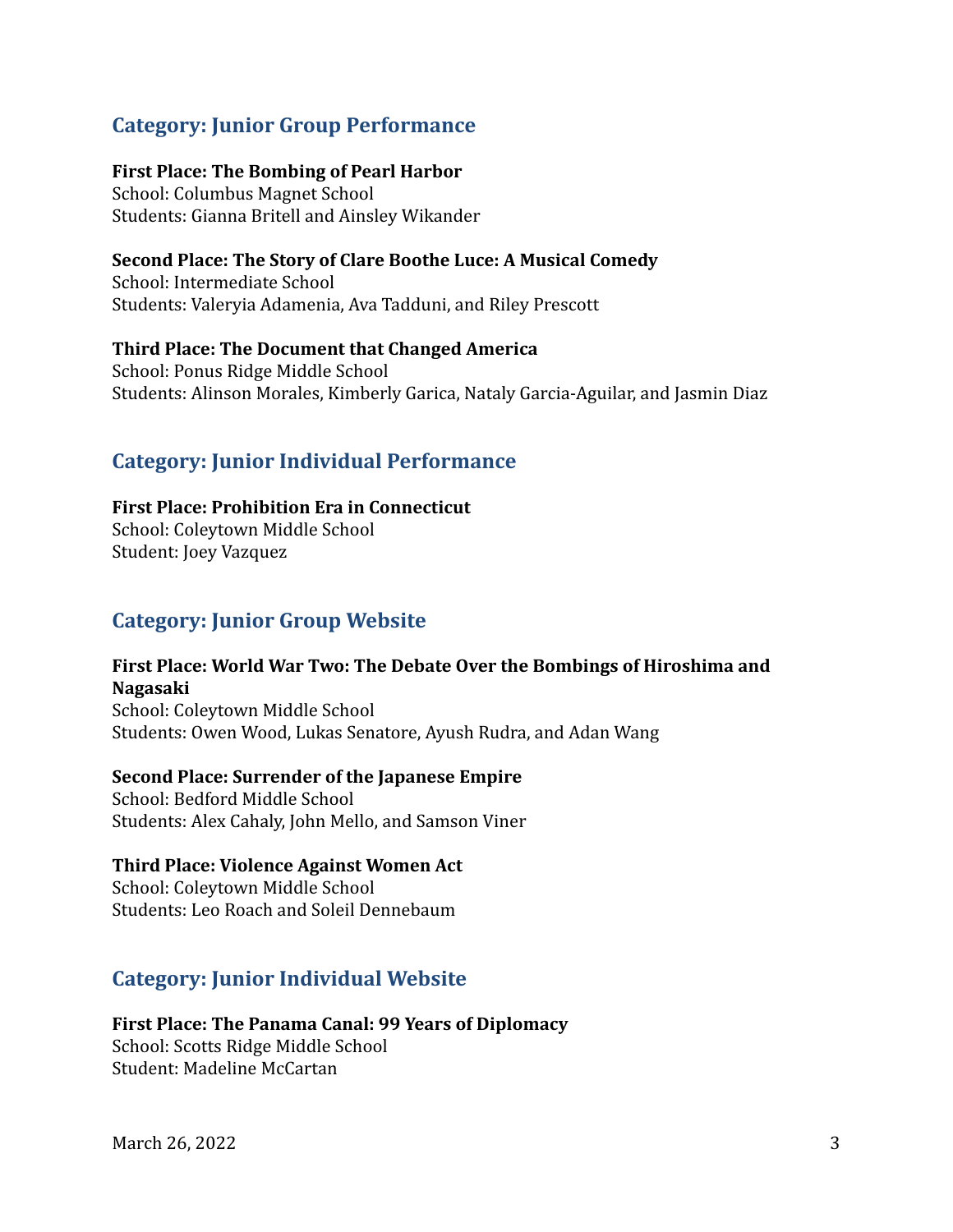### **Second Place: The World on Edge: The Cuban Missile Crisis of 1962**

School: Scotts Ridge Middle School Student: Joseph Velasco

#### **Third Place: The Most Hated Treaty in History**

School: Scotts Ridge Middle School Student: Sebastian Utomo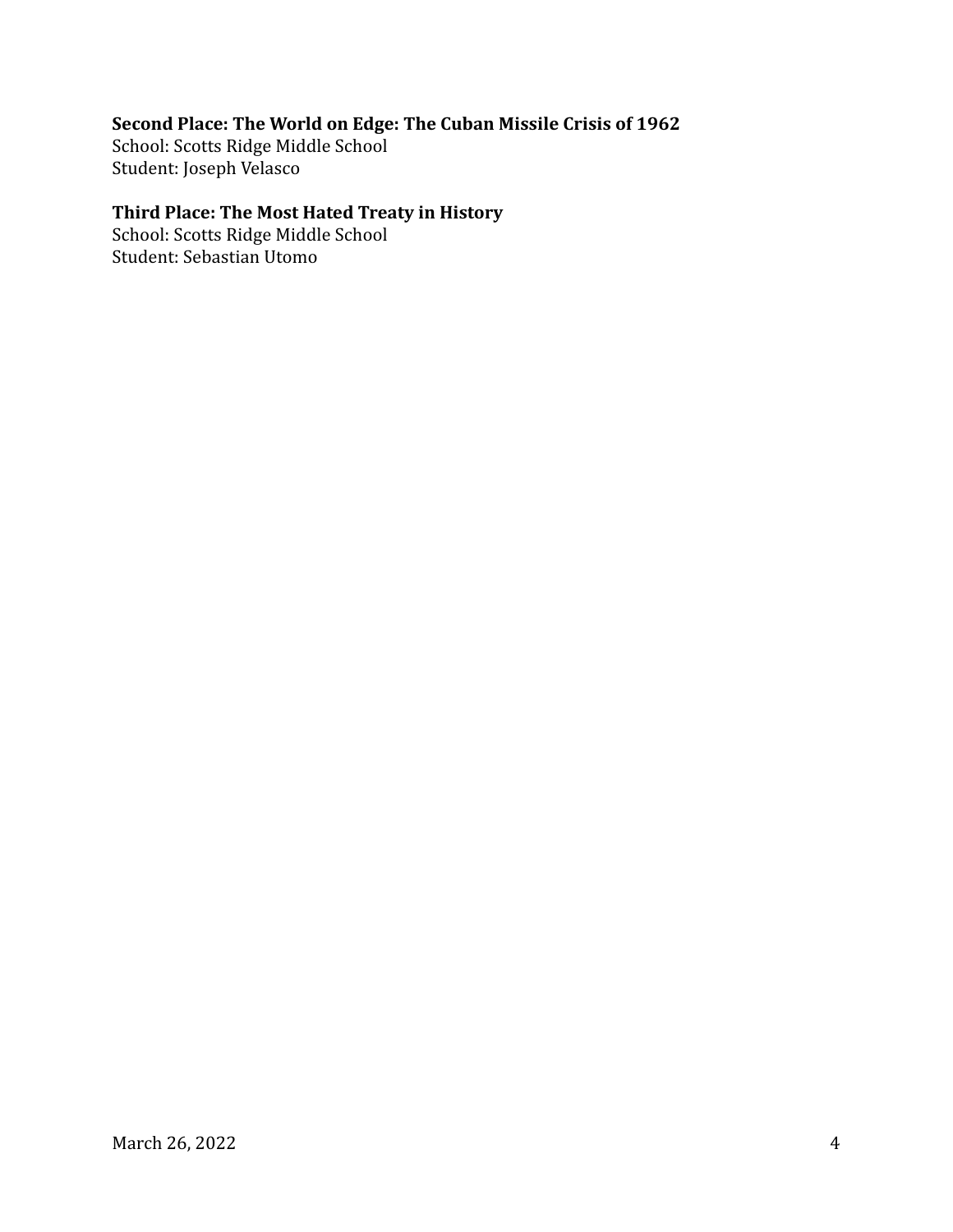## **Senior Division**

### **Category: Senior Papers**

**First Place: To Pekin for Peace: How Daring Diplomacy Transformed Sino-American Relations** School: Brunswick School Student: Jackson Fels

**Second Place: Diplomacy in the Global Eradication of Smallpox: The Ramifications of the 1958 World Health Conference** School: P-TECH Norwalk Student: Amelia Schweizer

**Third Place: The Tragedy of Vietnam: Tragic Resolutions of the Nuclear Weapon Debates with Diplomacy**

School: The Academy of Information Technology Student: Sarah Barry

### **Category: Senior Group Documentary**

**First Place: Victory, Trade, and Betrayal: Nixon's Visit to China** School: Staples High School Students: Maxim Piterbarg and Curtis Sullivan

**Second Place: Voice of America: Radio Broadcast in American Foreign Policy**

School: Greenwich High School Students: Avery Imp, Sophie Jaeger, Hanna Klingbeil, Charles Andrew Miranda, and Katia Michals

**Third Place: James Brown - A Civil Rights Musical Diplomat: Debates, Successes, Failures and Consequences**

School: Staples High School Students: Paige Miller, Emma Schorr, and Carley McGarry

### **Category: Senior Individual Documentary**

**First Place: Peru vs. Yale: Cultural Property Debate** School: Brunswick School Student: Grace Sullivan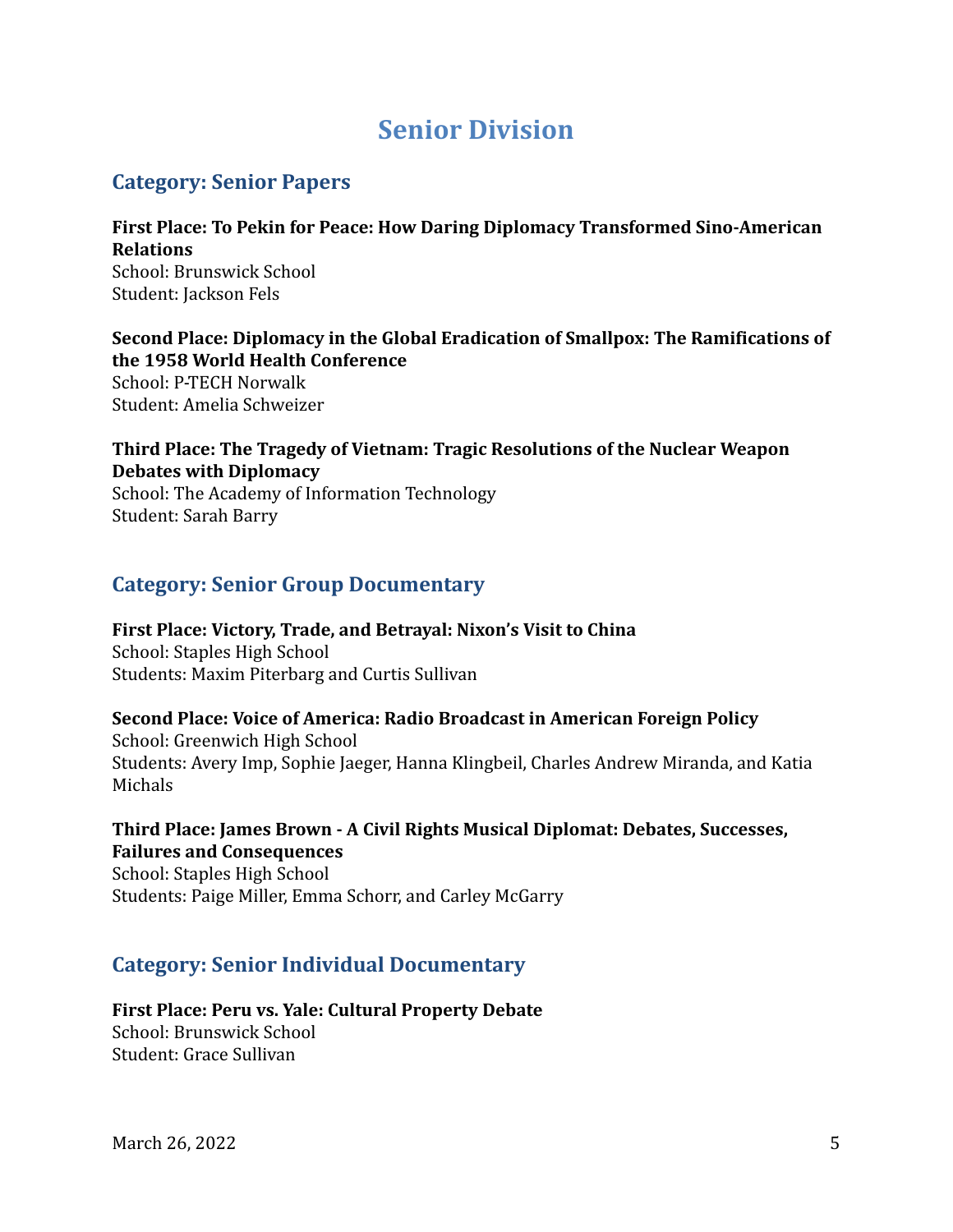#### **Second Place: The Fall of the Berlin Wall**

School: Brunswick School Student: Sayah Trahanas

### **Third Place: The Patterson-Kehoe Lead Debate: A Key to Ensuring a More Sustainable Future**

School: Greenwich Academy Student: Angelina Hubertus

### **Category: Senior Group Exhibit**

#### **First Place: Cold War Debate, Diplomacy, and the Creation of the Polio Vaccine: Successes, Failures, and Consequences** School: Staples High School Students: Talia Varsano, Annika Reddy, and Tessa Tobias

**Second Place: The Debate and Diplomacy of the Indian Gaming Regulatory Act regarding Native American Economic Improvement: Successes, Failures, and Consequences** School: Staples High School

Students: Lucie Nivaud, Isabella Rivel, and Kaya Law

### **Third Place: Dr. Ralph Bunche - Debate & Diplomacy in the Partition of Israel: Successes, Failures, and Consequences**

School: Staples High School Students: Defne Merih and Anya Nair

### **Category: Senior Individual Exhibit**

**First Place: Angry Days 1939-1941: Should the U.S. Enter World War II?** School: Staples High School Student: Dagny Dahl

**Second Place: The Canadian Caper** School: Staples High School Student: Benjamin Rimm

#### **Third Place: Black America: Racism in America's Abortion Debate and the Diplomatic Consequences**

School: Staples High School Student: Iva Radman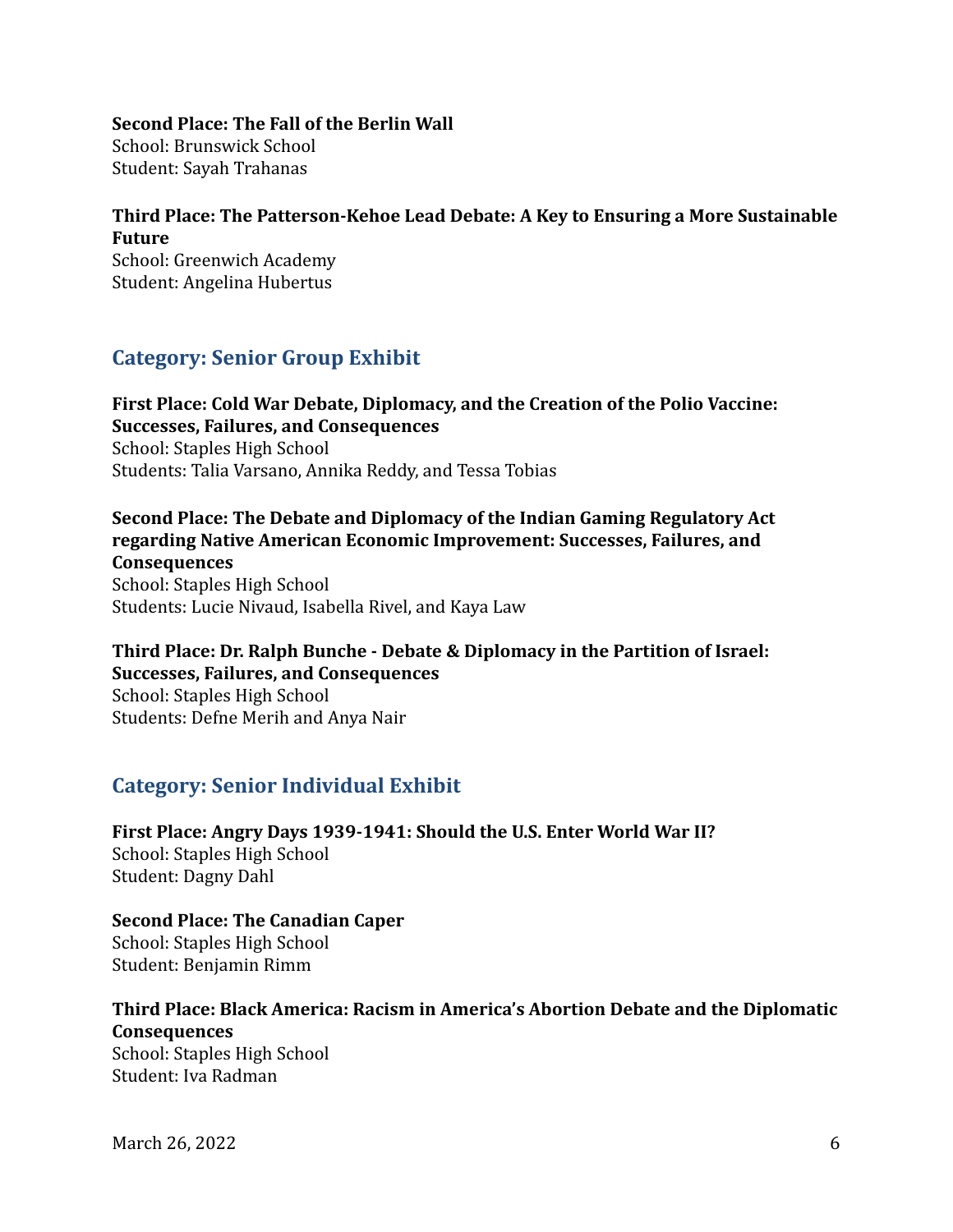### **Category: Senior Group Performance**

**First Place:** 1980 Olympic boycott School: Brunswick School Student: James Lynch, Michael Contino, and Sam Barsanti

#### **Category: Senior Individual Performance**

**First Place:** Otto von Bismarck: Germany's Creator and its Killer School: Trumbull High School Student: Elizabeth Steeves

### **Category: Senior Group Website**

**First Place: The Panther 21: Debate, Diplomacy, Successes, Failures, and Consequences** School: Staples High School Students: Maia Freeman and Scarlett Gerber

#### **Second Place: The U.S.-Soviet Cultural Agreement of 1958: Successes, Failures, and Consequences of Soviet and American Diplomacy**

School: Staples High School Students: Tessa Cassell, Jolie Gefen, and Elise Eisenberger

**Third Place: The Journey of Roe v. Wade: Why Abortion is a Never-Ending Debate** School: Staples High School Students: Catherine Hassell and Adela Ardrey

### **Category: Senior Individual Website**

**First Place: From Dictatorship to Democracy: The Peaceful End of the Apartheid Era** School: Staples High School Student: Samantha Sheldon

**Second Place: Minamata's Fight for Justice: How Japan's Failed Debate and Response Sparked Local and Global Change** School: Staples High School Student: Lucia Wang